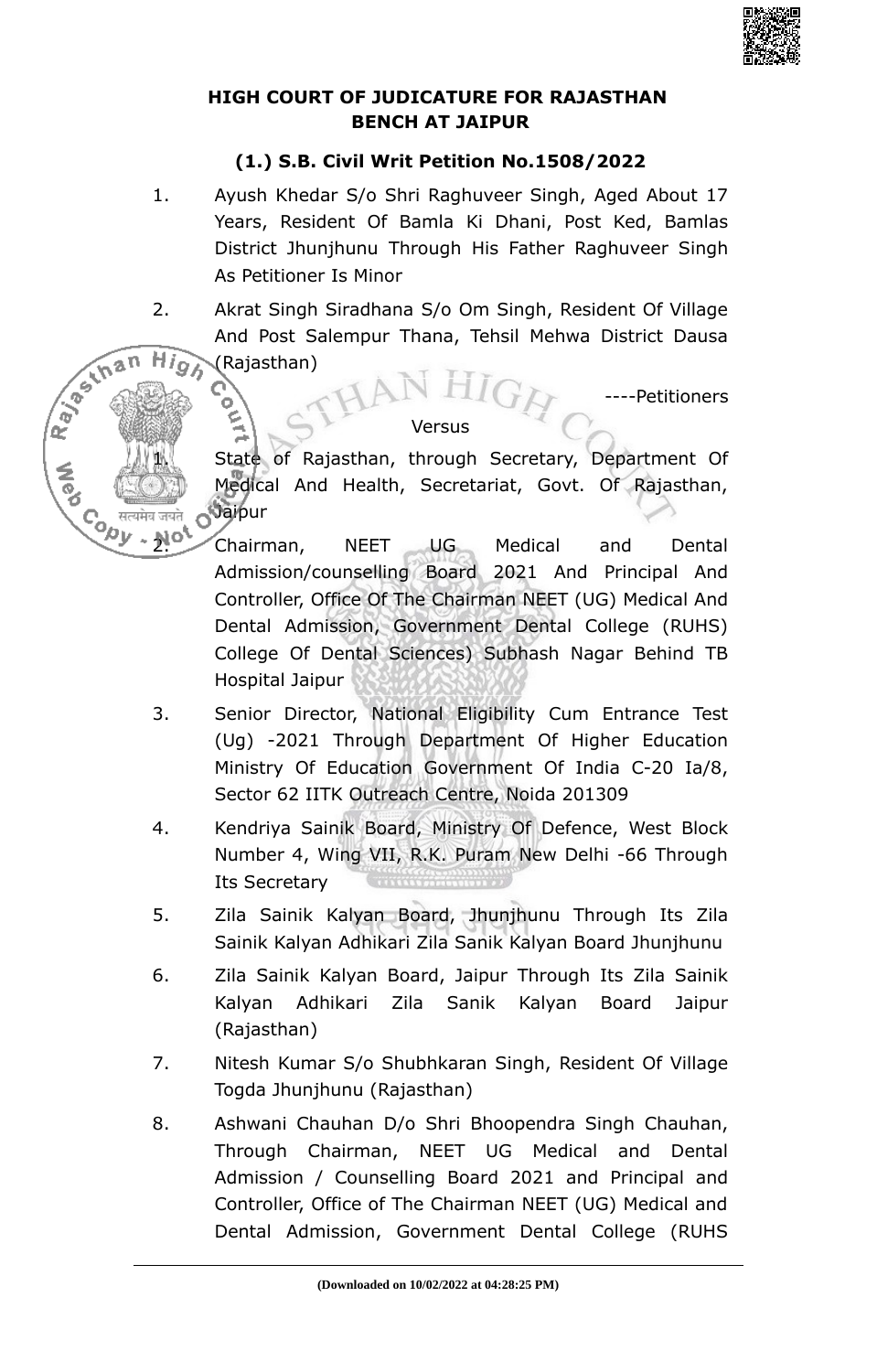College Of Dental Sciences) Subhash Nagar Behind TB Hospital, Jaipur

----Respondents

## Connected With

## S.B. Civil Writ Petition No. 1554/2022

Vivek Choudhary S/o Shri Bana Ram Choudhary, Aged About 24 Years, R/o C/o Bhagirath Jani, 37, Prem Nagar Vistar, Gopalpura Bypass, Jaipur, Rajasthan Permanent Resident Of Jakhron Ka Tala, Barmer, Rajasthan.<br>H*in* 

Versus

R Joshan

**Conde**<br>Copy

----Petitioner

State of Rajasthan, through its Principal Secretary Medical And Health Department, Government Of Rajasthan, Government Secretariat, Jaipur

Directorate Of Medical Education, Through Its Commissioner, Government of Rajasthan, Chikitsa Shiksha Bhawan, Near Pink Square Mall, Govind Marg, Jaipur, Rajasthan.

- 3. Office Of Chairman, NEET UG Medical and Dental Admission / Counseling Board 2021, Government Dental College Jaipur Rajasthan
- 4. Senior Director, National Eligibility Cum Entrance Test (Ug) -2021 Through Central Board Of Secondary Education, Shiksha Kendra-2, Community Centre, Preet Vihar Delhi
- 5. Kendriya Sainik Board, Through Its Secretary, Ministry Of Defence, Government of India, West Block - 4, Wing Vii, R.K. Puram New Delhi -66
- 6. Zila Sainik Kalyan Board, Through Its Zila Sainik Kalyan Adhikari Barmer (Rajasthan)

----Respondents

## S.B. Civil Writ Petition No. 1670/2022

Dilshad Bano D/o Ikraj Nabi, Aged About 18 Years, R/o Vill-Kayamsar Post Dhanuri, Dist.- Jhunjhunu.(Raj.)

----Petitioner

### **Versus**

1. State Of Rajasthan, Through Secretary, Department Of Medical And Health, Secretariat, Govt. Of Rajasthan, Jaipur.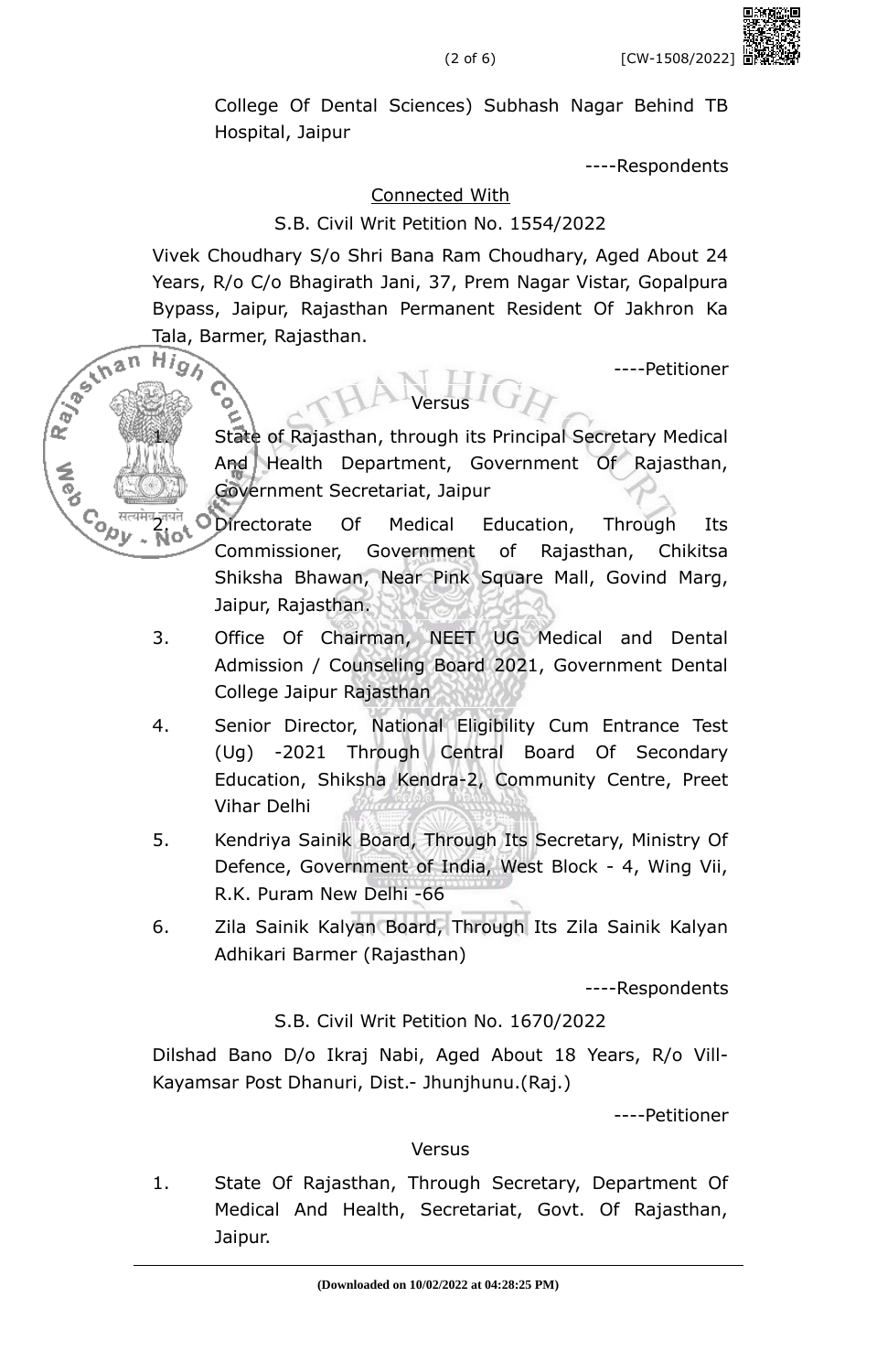(3 of 6) [CW-1508/2022]

- 2. Chairman, NEET UG Medical and Dental Admission/Counselling Board-2021, and Principal and Controller, Office Of The Chairman NEET(UG) Medical and Dental Admission, Government Dental College (RUHS College Of Dental Sciences) Subhash Nagar Behind TB Hospital, Jaipur.
- 3. Senior Director, National Eligibility Cum Entrance Test (UG)-2021, Through Department Of Higher Education, Ministry Of Education, Government Of India C-20 1A/8, Sector 62, IITK Outreach Centre, Noida-201309

Ray of than **CODY** No<sup>t</sup>

High Sector 62, IIIK Uutreach Centre, Nollar 201002<br>4. Kendriya Sainik Board, Ministry of Defence, West Block Number 4, Wing VII, R.K. Puram, New Delhi -66 Through Its Secretary

> Zila Sainik Kalyan Board, Jhunjhnu Through Its Zila Sanik Kalyan Adhikari Zila Sanik Kalyan Board Jhunjhnu.

> > ----Respondents

## S.B. Civil Writ Petition No. 2020/2022

Deepak Singh S/o. Shri Narayan Singh Gurjar, Aged About 17 Years, (Minor Through His Natural Guardian Father Nayaran Singh Gurjar S/o. Shri Sirmor, Aged About 52 Years, R/o. Village Rendayal Gurjar, Tehsil Wazirpur, District Sawai Madhopur.

----Petitioner

### **Versus**

- 1. State Of Rajasthan, Through The Principal Secretary, Medical Education Department, Government Of Rajasthan, Secretariat, Jaipur.
- 2. The Chairman, NEET UG Medical and Dental Admission/ Counselling Board-2021 And Government Dental College, Subhash Nagar, Behind T.B. Hospital, Jaipur.
- 3. The National Medical Commission, through its Secretary, Pocket 14, Sector-8, Dwarka, New Delhi.
- 4. The Principal and Controller, SMS Medical College and Attached Hospitals, JLN Marg, Jaipur.

----Respondents

## **(2.) S.B. Civil Writ Petition No. 2284/2022**

Priya Nitharwal D/o Shri Shrawan Kumar Jat, Aged About 17 Years And 09 Months Resident Of Village Sitarampura, Post Govindgarh, Tehsil Chomu, District Jaipur (Raj.) Through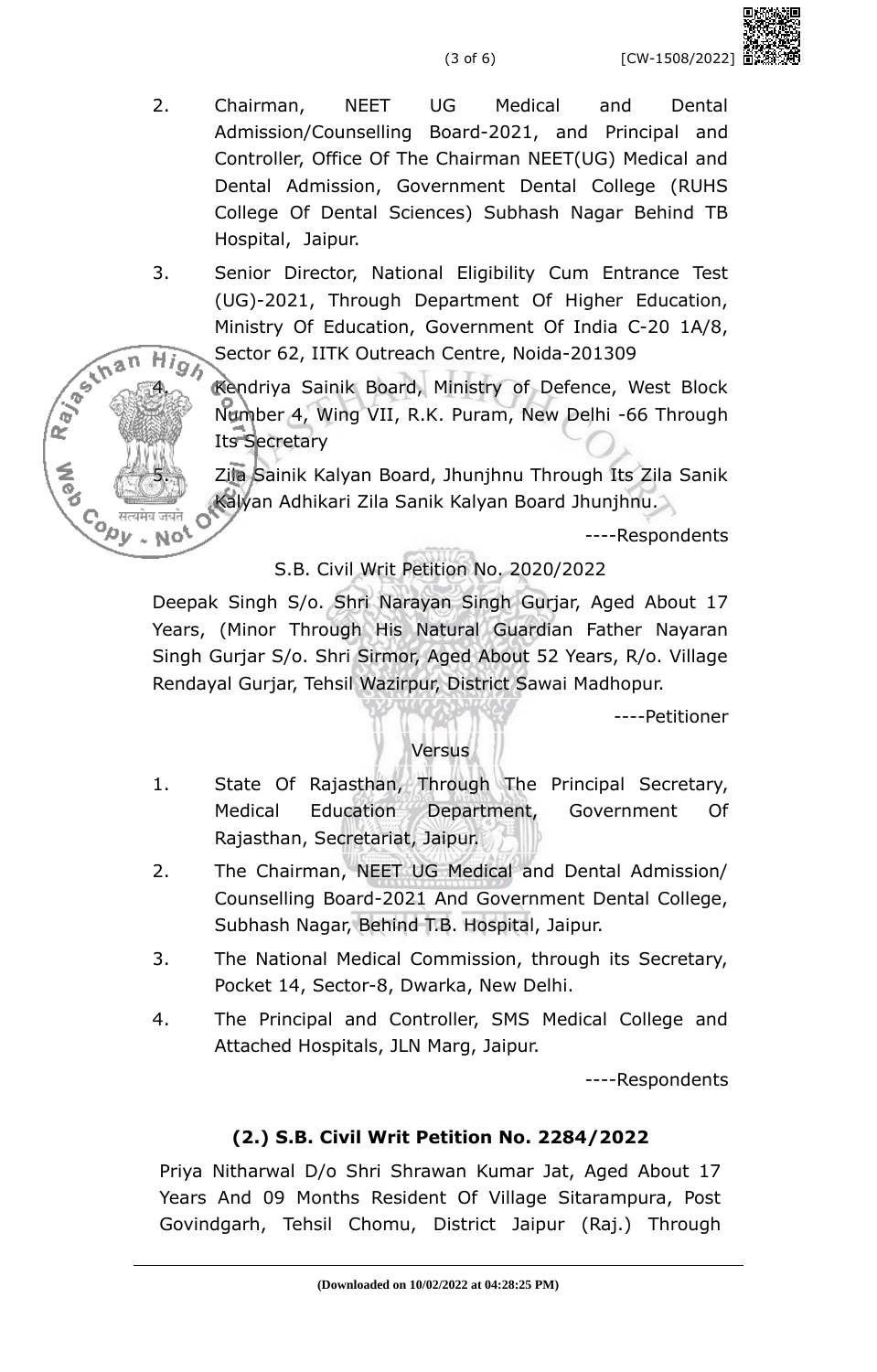Natural Guardian Shri Shrawan Kumar Jat S/o Shri Ramchandra Jat Resident Of Village Sitarampura, Post Govindgarh, Tehsil Chomu, District Jaipur (Raj.)

----Petitioner

#### Versus

1. State Of Rajasthan, Through The Principal Secretary, Medical Education Department, Government Secretariat, Jaipur (Raj.)

**Sexhan** 

**Cody** 

NO<sup>5</sup>

ka).<br>K

2. The Chairman, NEET UG Medical And Dental Admission / Counseling Board-2021 And Principal, Government Dental College, Jaipur

National Medical Commission, Through Its Secretary, Pocket-14, Sector-8, Dwarka, Phase-I, New Delhi

4. Kendriya Sainik Board, Ministry Of Defence, West Block No. 4, Wing-7Th, R.K. Puram, New Delhi - 66 Through Its Secretary

- 5. Zila Sainik Board, Jaipur Through Zila Sainik Kalyan Adhikari, Zila Sainik Kalyan Board, Jaipur
- 6. Nikita Yadav D/o Shri Vikram Singh, Through The Chairman, NEET UG Medical And Dental Admission / Counseling Board 2021, Government Dental College (Ruhs College Of Dental Sciences), Jaipur
- 7. Ashish Kumar S/o Shri Rajendra Kumar, Through The Chairman, NEET UG Medical And Dental Admission / Counseling Board 2021, Government Dental College (Ruhs College Of Dental Sciences), Jaipur

----Respondents

| For Petitioner(s) |      | : Mr. Prakash Chand Thakuriya, Adv.<br>Mr. Tanveer Ahamad, Adv.<br>Mr.Surya Prakash, Adv.<br>Mr.Himanshu Jain, Adv. with Mr.Rishi<br>Raj Maheshwari, Adv.           |
|-------------------|------|---------------------------------------------------------------------------------------------------------------------------------------------------------------------|
| For Respondent(s) | t in | Dr.V.B. Sharma, AAG with Mr.Harshal<br>Tholia, Adv.<br>Mr. Angad Mirdha, Adv.<br>Mr.M.S. Raghav, Adv.<br>Ms. Manjeet Kaur, Adv.<br>[All through Video Conferencing] |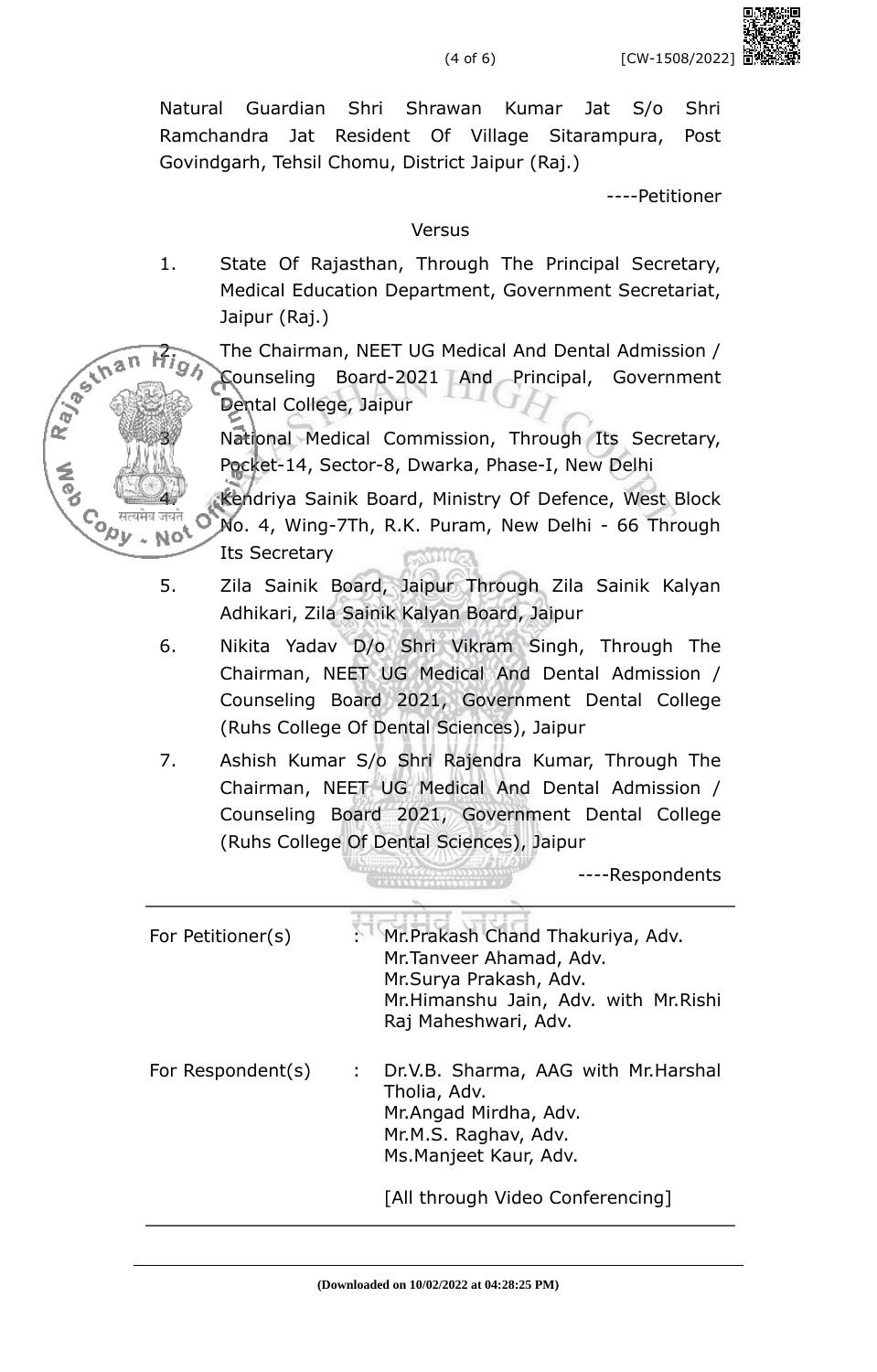#### **HON'BLE MR. JUSTICE ASHOK KUMAR GAUR**

#### **Order**

#### **08/02/2022**

This Court in all these matters had given direction to counsel appearing on behalf of the NEET Counseling Board to satisfy this Court, as in what manner the admissions have been<br>  $\frac{1}{2}$ <br>  $\frac{1}{2}$ <br>  $\frac{1}{2}$ <br>  $\frac{1}{2}$ <br>  $\frac{1}{2}$ <br>  $\frac{1}{2}$ <br>  $\frac{1}{2}$ <br>  $\frac{1}{2}$ <br>  $\frac{1}{2}$ <br>  $\frac{1}{2}$ <br>  $\frac{1}{2}$ <br>  $\frac{1}{2}$ <br>  $\frac{1}{2}$ <br>  $\frac{1}{2}$ <br>  $\frac$ granted by them in WDP Category in the first round of counselling.<br>
SA Learned counsel for the petitioners submitted that the Authorities had not kept in mind the Standard Operating Procedure (SOP) for *inter-se* priority for reservation/preference for **COAL** the Wards of Armed Forces Personnel and in particular SOP dated 01.07.2020, was not followed. 000

> Learned counsel Mr.Harshal Tholia appearing for the respondents - NEET UG Medical Counselling Board submitted that after receipt of notice of the present writ petitions, the Authorities found that correct procedure was not followed as per the SOP dated 01.07.2020 and as such, the Counselling Board has decided to undertake the fresh exercise by following the SOP dated 01.07.2020.

> Learned counsel Mr.Harshal Tholia, on instructions, further submitted that provisional merit list, prepared for WDP, will not be acted upon. The NEET Counselling Board by keeping in mind the SOP dated 01.07.2020, will undertake a fresh exercise.

> Learned counsel further submitted that the Rajya Sainik Kalyan Board, Rajasthan has nominated one person i.e. Colonel Raghuraj Singh (Retired) to be present in the counselling/documents verification process and the entire exercise will be re-done by them, as per the SOP issued by the Kendriya Sainik Board, Ministry of Defence.